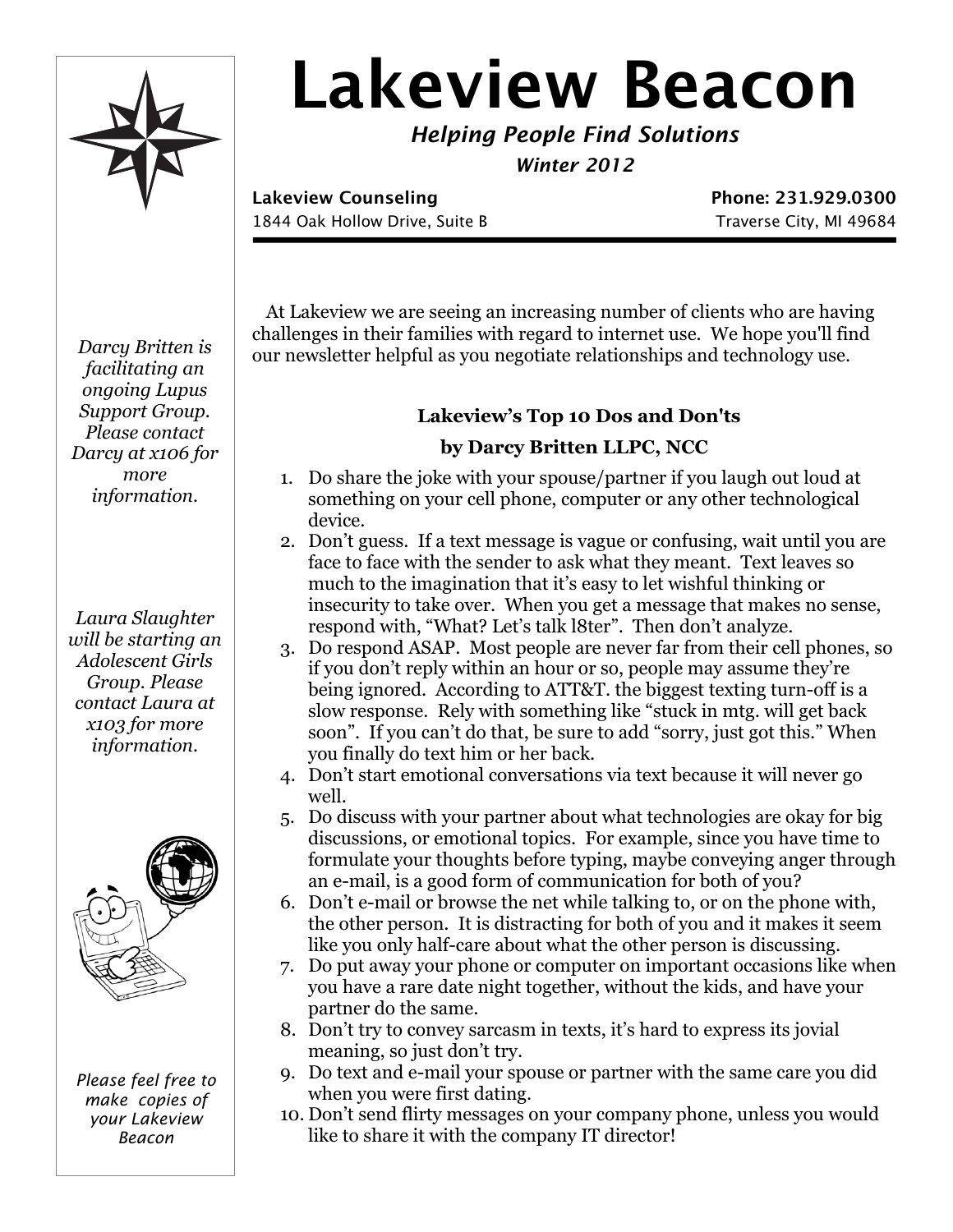#### *Teach them to appreciate that everything they publish, from photos and comments to blogs and websites remain in the cyber world forever and could potentially complicate their future aspirations.*

#### *Keep*

*conversations open regarding cyber bullying. Educate yourself in the realities of internet addictions and encourage limiting "screen time" for everyone, yourself included.*

### The internet and your family by Jill Kimball, LMSW

 Computers and smart phones have brought the 21st century directly into our homes. We now have access to an awesome array of information and resources online. Right at our finger tips we can explain frostbite to our children or figure out how to make homemade slime. We can stay in communication with our children's teachers and our children can use the internet to enhance their learning experiences. There is no doubt the internet is a great tool; and with great tools comes great responsibility. Ultimately, as adults and parents, we are responsible for the safety and wellbeing of the children in our home and this includes protecting them from potential dangers that the internet can present.

 Most of us have worked to help our children understand "stranger danger". We have taught them to never give out personal or identifying information online. We've encouraged them to come to us with anything that makes them uncomfortable. And hopefully we have talked with them about taking personal responsibility for their own actions and words. There is a plethora of information about internet safety, available online, of course! There's also a whole world of new social dynamics, information and misinformation, as well as temptations that both children and adults must be prepared to deal with.

Our kids are growing up in a sophisticated world that exposes them to things we never heard of until adulthood. But their developing brain's ability to process, react and make sense of information is much different than our adult brains. There is a reason beyond food and shelter that children have parents! Keep in mind, something may seem logical and obvious to you as an adult but seem completely different to a young person. Some young people feel they "know" someone because they are their "friend's friend" or they go to a school nearby even though they've never met the person. Many of them have strong emotional reactions to things they read or things their friends post or say online. They need guidance, and the benefit of our supervision and wisdom, to take full (and safe) advantage of the online world.

For starters, it is appropriate (and recommended) that parents' have access to their children's passwords for all accounts; and that you check in on things from time to time. You should discuss with your kids the reality that you reserve the right to monitor their cell phones, email, social networking, or gaming activities. At what age does a child earn the right or privilege to their privacy? This is a highly individual decision based on their age, behavior and judgment. Ideally older teens will be demonstrating their maturing judgment, ability to cope with life's stressors and trustworthiness in ways that will show us they have earned more privacy and require less supervision.



 Young people need to be educated regarding the potential for misinformation online. Help them understand that published information is not necessarily true or reliable. To access specific information about keeping your children safe online: Web search "kids internet safety". To help your family fully enjoy of the wonders of the internet, stay aware and involved.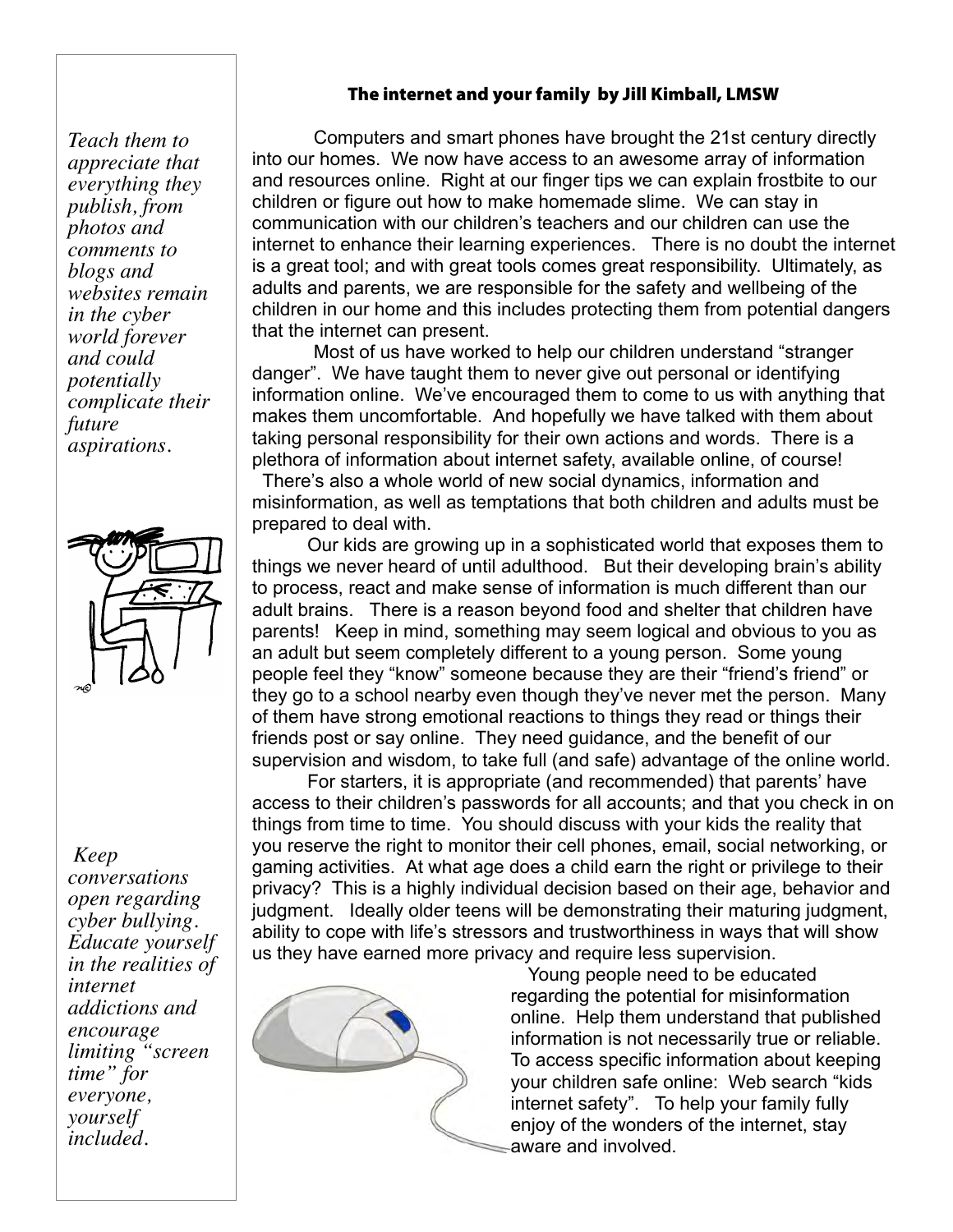#### Technology and Marriages, important points to ponder

#### Carol Murray, LMSW

Please note: this article is not suitable for children.

Technology can be wonderful as it offers the ability to expand our lives. As a result, people have become more and more active with daily internet use because of the convenience offered. It is easier, quicker and less expensive to socialize, communicate, shop, educate, inform and create using the internet.

 On the other hand, technology creates increased distractions and stimulation with increased tolerance and failure to realize the negative effects. It is important to note that technology can play a key role in marital separation and divorce. It used to be that the most common problems bringing a couple into marriage counseling were money and sex. The number one problem now is the internet! In fact, 1 in 5 divorces cite problems due to the internet. Access to pornography (an article in Time magazine reported there are 260 million pages of pornography online), connecting with old "friends" on Facebook, trolling for liaisons on dating websites and creating an alternate persona are all possible at any time of day in any location without the expressed consent or involvement of a real life partner. This behavior can be reinforcing as it encourages unrealistic expectations about appearance and intimacy and allows someone to engage in superficial two-dimensional interactions that are exciting, mysterious and entertaining.

 The obvious negative impact on a marriage is interference with quality time that could be spent together and a loss of connection, or "disengagement". Also, your partner is engaging in inappropriate and superficially intimate relationships with other people. Often the behavior is kept secret and when discovered has the same impact as discovering that your spouse has been having an affair.

 To further complicate things, internet use can also be addicting. Although not yet a recognized medical diagnosis, "Internet Addiction Disorder" has been receiving a lot of attention in the field of mental health. In general, a person allows use of the internet to interrupt their daily life as well as escape the stress of their personal life. Eventually, there is a loss of control as with any other form of addiction. Addiction treatment specialists are seeing more and more clients with this disorder.

 So what can and should a couple do to prevent technology from negatively impacting their relationship? First of all, have an open and thoughtful discussion about what is acceptable and unacceptable behavior with regard to the internet, and reach an agreement about this. Second, take time to turn off the technology. As simple as that sounds, it will take some practice to do this as we have become so dependent on and tolerant of technology. Imagine having dinner together without the buzz or beep of email and voicemail and without the constant continual disruption of texting! Third, schedule time to be together. I encourage couples to take time every day to prioritize spending time together without technology; for example, dinner time and an hour or two thereafter. You can also make dates with each other. Continued on back page ->

 *"Dates" don't have to mean spending money; they mean: I care enough about you and our relationship to arrange something special for the two of us. And, remember to get out of the house. The old term "couch potato" could now be replaced with "internet slug".*



*If you're already misusing technology and/or your use is affecting your marriage, be frank with your spouse about this and agree to seek professional help for the sake of your relationship and your own wellbeing.*